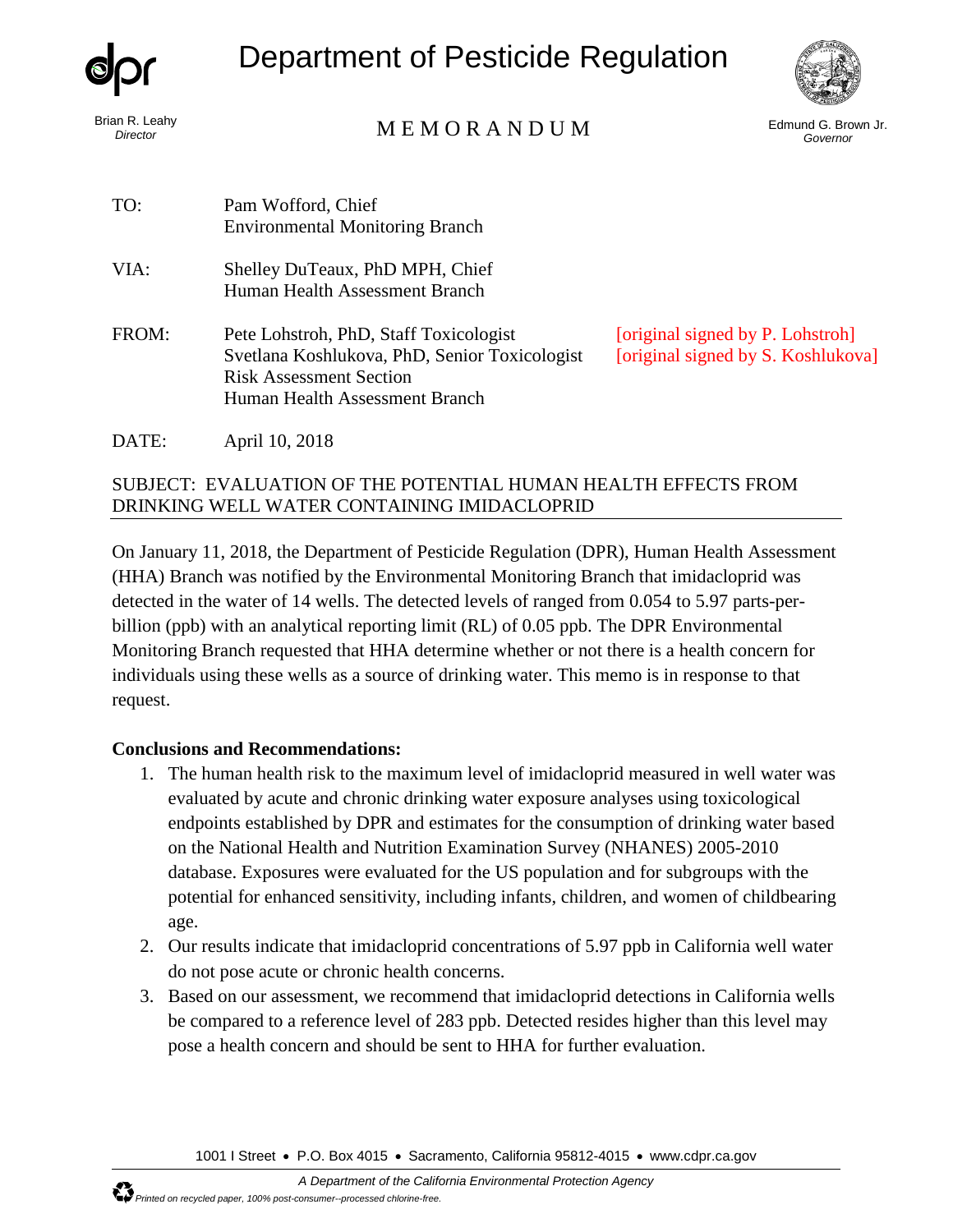#### **Background**

#### **Technical Name:** Imidacloprid

**Chemical name:** N-[1-[(6-chloropyridin-3-yl)methyl]-4,5-dihydroimidazol-2-yl]nitramide; Chemical Abstracts Service Registry Number (CAS) 138261-41-3 (NIH, 2018) **Chemical Structure:**



Reference: (NIH, 2018)

Imidacloprid is a neurotoxic insecticide that belongs to the class of the neonicotinoid pesticides. The toxicity of imidacloprid is largely due to interference of the neurotransmission in the nicotinic cholinergic nervous system (DPR, 2006). Prolonged exposure to of imidacloprid may cause incoordination, tremors, decreased activity, reduced body temperature, and at very high doses death. Imidacloprid is a Category II (moderate) acute toxicant based on its median oral dose in mice  $(LD_{50})$  and thus, is classified as a General Use Pesticide (DPR, 2006). In acute, subchronic and chronic studies in rats, mice and dogs the primary target organs of imidacloprid toxicity were the nervous system, liver, and thyroid gland (DPR, 2006). Imidacloprid is not classified as a carcinogen by USEPA. In their cancer classification, imidacloprid is designated as a Group E chemical showing evidence of non-carcinogenicity for humans (USEPA, 2010).

DPR considers imidacloprid to have potential as a groundwater contaminant based on its physicochemical properties. In well water, imidacloprid is expected to slowly degrade by hydrolysis (DPR, 2006). The rate of hydrolysis is increased with increasing alkalinity with an estimated half-life of 355 days when water  $pH = 9$  (DPR, 2006).

#### **Summary of Toxicology**

A DPR risk characterization document (RCD) for imidacloprid was issued in 2006 that included evaluations of dietary and drinking water risks (DPR, 2006). An acute no-observed-effects-level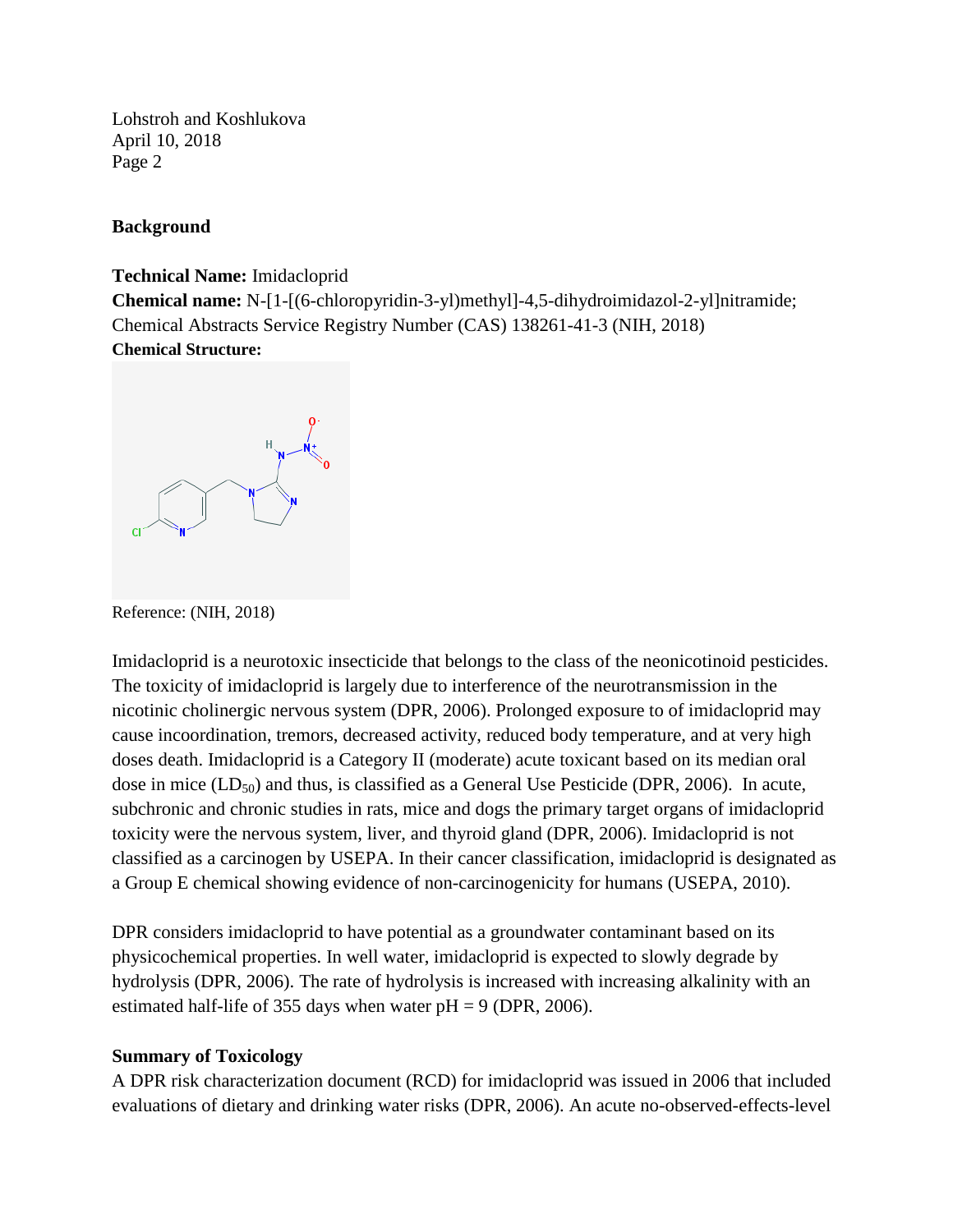(NOEL) of 9.0 mg/kg/day was established based on decreased motor activity in adult rats. This NOEL was used to estimate the risk for acute dietary exposure to imidacloprid to the general population. A NOEL of 5.5 mg/kg/day for developmental neurotoxicity (DNT) was established based on significant decreases in the dimensions of brain structures in young rats (postnatal day 11 pups) after 32 doses to the dams during the periods of gestation and lactation. The NOEL for the DNT study was used to evaluate acute exposures to imidacloprid in women of childbearing age, infants and children. This NOEL is also applicable for repeated (subchronic or chronic) exposures to imidacloprid. It is similar to the chronic NOEL of 5.7 mg/kg/day based on toxicity to the thyroid gland in chronic studies using adult rats. The NOEL of 5.5 for DNT effects in rats was used for evaluation of both acute and chronic analyses described in this memo.

In 2017, US EPA Office of Ground Water and Drinking Water established acute and chronic human health benchmarks for pesticides (HHBPs) for imidacloprid (USEPA, 2017c). The acute HHBP (930 ppb) that was based on an acute population adjusted dose (aPAD) of 0.14 mg/kg/day based on a lowest-observed-adverse-effects-level (LOAEL) of 42 mg/kg/day from an acute neurotoxicity study using rats and a total uncertainty factor (UF) of 300 (USEPA, 2010; USEPA, 2017b; USEPA, 2017c). An aPAD or an acute reference doses (aRfD) is defined as "an estimate (with uncertainty spanning perhaps an order of magnitude) of a daily oral exposure for an acute duration (24 hours or less) to the human population (including sensitive subgroups) that is likely to be without an appreciable risk of deleterious effects during a lifetime (USEPA, 2011)."

A chronic HHBP (360 ppb) was also established based on a chronic population adjusted dose (cPAD) of 0.057 mg/kg/day based on a no-observed-adverse-effects-level (NOAEL) of 5.7 mg/kg/day from a chronic toxicity study using rats and a total uncertainty factor (UF) of 100 (USEPA, 2010; USEPA, 2017b). The PAD is considered to be the maximum, safe, exposure level. Per US EPA (USEPA, 2017a) (pg. 1): "HHBPs are levels of certain food use pesticides in water at or below which adverse health effects are not anticipated from one-day or lifetime exposures." Further, "EPA is providing the HHBPs for informational purposes for use by states, water systems and the public to help understand monitoring data for pesticides that have no drinking water standards or health advisories. Drinking water systems can also use them as reference values to respond to customer inquiries if pesticides are detected through monitoring."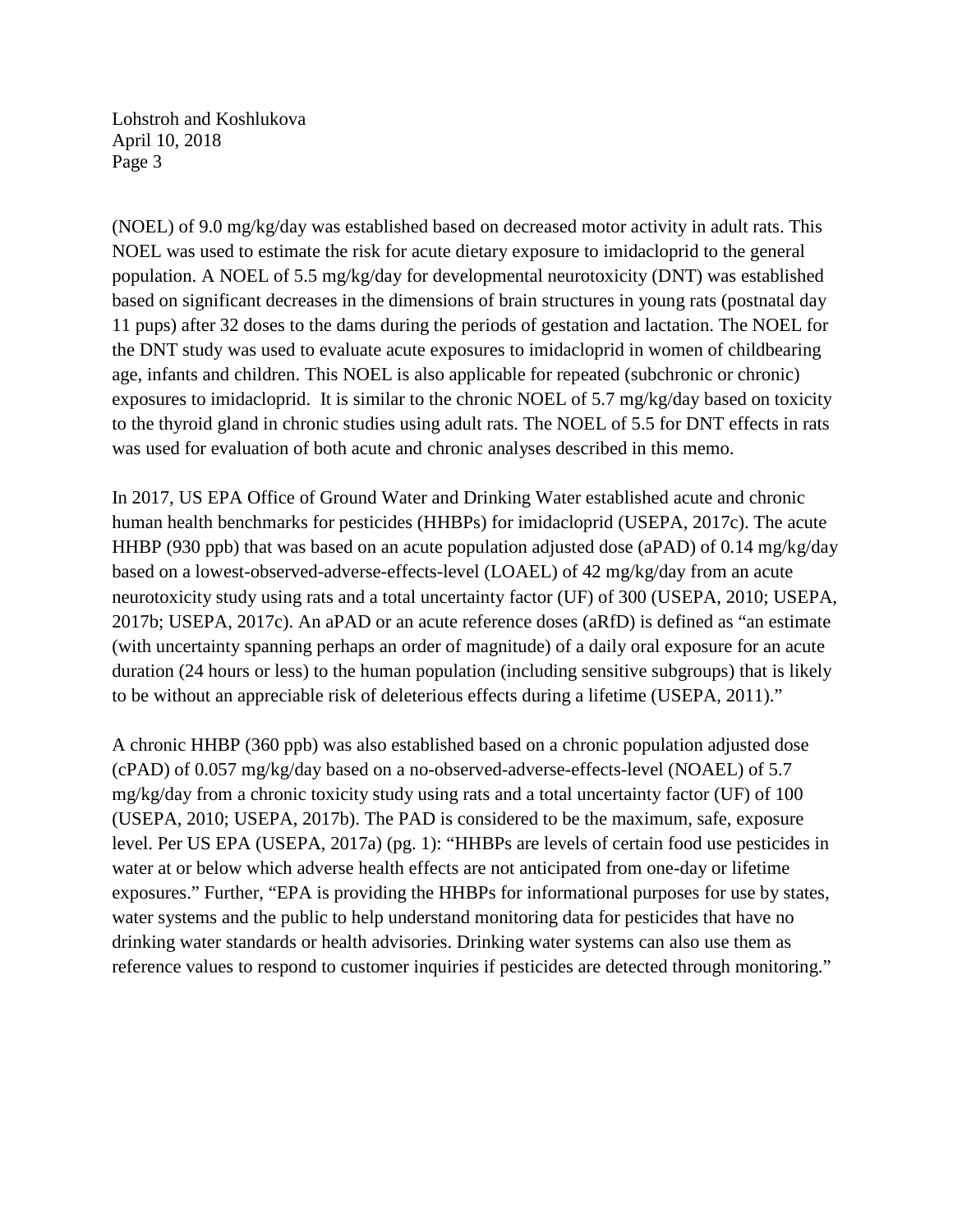#### **Evaluation of the Imidacloprid Residue**

#### *Drinking Water Exposure Analysis*

We estimated the acute and chronic exposures to imidacloprid in drinking water using the Dietary Exposure Evaluation Model - Food Commodity Intake Database (DEEM-FCID, version 4.02, 5-10c) and the NHANES/"What We Eat in America" (WWEIA). The NHANES/WWEIA is a collection of two-day dietary survey data from 2005 to 2010 for the US population and select subgroups. The 95<sup>th</sup> percentile exposures were used for the acute analysis, while 2-day average exposures were used for the chronic analysis. HHA uses the 95th percentile of the exposure levels for each population subgroup as the default upper bound of exposures (DPR, 2009). The maximum detected level of imidacloprid in well-water (5.97 ppb) was used for the acute and chronic analyses because each detect reported in the memo was from a discrete well and averaging would not have been appropriate in this case.

The NOEL of 5.5 mg/kg/day based on effects in the DNT study in rats was used to calculate the acute or chronic risk in terms of margins of exposure (MOE; ratio of the NOEL over an estimate of human exposure). This NOEL was considered to be protective against acute and repeated exposures to any enhanced sensitivities intrinsic to pregnancy and fetal development. For both analyses, the target MOE was 100, assuming that humans are 10 times more sensitive than rats and that there is a 10-fold variation in the sensitivity of humans. A calculated MOE lower than the target (100) indicates a potential health concern.

Acute MOEs at the 95<sup>th</sup> percentile exposure were greater than 4,700 (4,735 to 20,247) for the US population and all population subgroups including those for nursing and non-nursing infants and children 1 through 12 years of age. The lowest acute MOE was for the subpopulation on nonnursing infants.

Chronic MOEs were greater than 9,000 (9,254 to 69,394) for the total US population and all population subgroups including those for nursing and non-nursing infants and children 1 through 12 years of age. The lowest chronic MOE was for the subpopulation on non-nursing infants.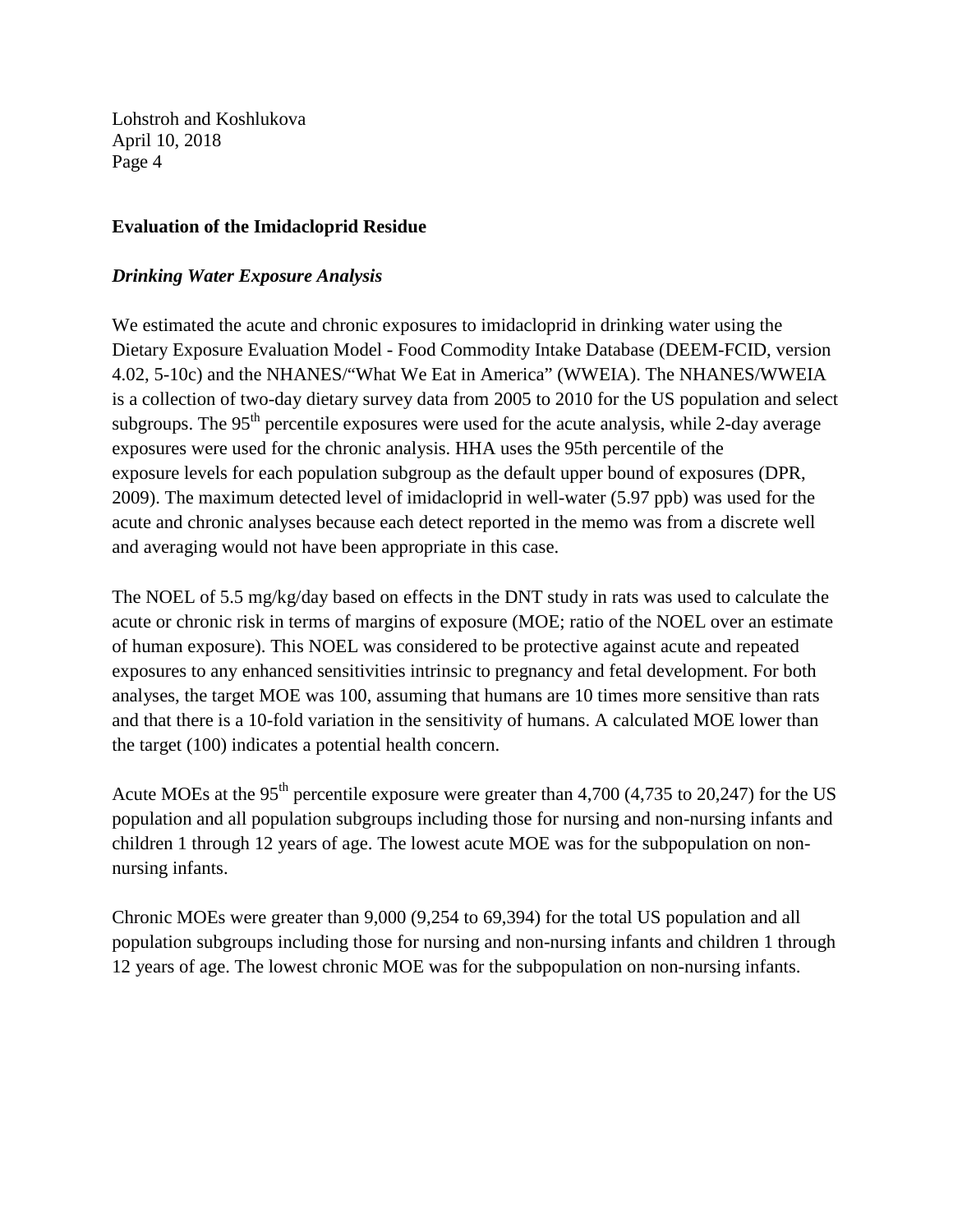#### *Calculation of DPR Screening levels for Imidacloprid*

We calculated a reference level for imidacloprid to be used by Environmental Monitoring Branch as a guide when requesting future human health evaluations for imidacloprid residues detected in ground water. Residues exceeding the reference level may pose a health concern and should be sent to HHA for further evaluation.

The reference is the residue level that will result in a 95<sup>th</sup> percentile MOE at the target MOE (100) for non-nursing infants (the population with highest consumption of drinking water) when using the NOEL of 5.5 mg/kg/day, the DEEM consumption data in a deterministic drinking water exposure analysis.

The reference levels for imidacloprid in drinking water based on acute and chronic exposures are summarized below (Table 1). While both reference levels are based on the subpopulation with the highest estimated risk (non-nursing infants), the acute reference level (283 ppb) was selected for use in screening for human health concerns because it was the lowest and therefore protective of acute and chronic exposures. For comparison, the DPR acute and chronic reference levels are both lower than either US EPA HHBP (Table 1).

| Table 1. Acute and chronic reference levels for imidacloprid in drinking water |  |  |  |  |  |  |  |  |  |
|--------------------------------------------------------------------------------|--|--|--|--|--|--|--|--|--|
|--------------------------------------------------------------------------------|--|--|--|--|--|--|--|--|--|

| Acute or<br><b>Chronic</b> | <b>Residue</b><br>Level (ppb) | Subpopulation<br>with Highest<br><b>Water Intake</b><br>per<br><b>Bodyweight</b> | <b>Exposure</b><br><b>Estimate</b> | <b>Calculated</b><br><b>MOE</b> | <b>Target</b><br>MOE <sup>c</sup> | <b>Screening</b><br>Level:<br><b>Residue</b><br>Level at<br><b>Target</b><br>$(ppb)^a$ | <b>US EPA</b><br><b>HHBPd</b><br>(ppb) |
|----------------------------|-------------------------------|----------------------------------------------------------------------------------|------------------------------------|---------------------------------|-----------------------------------|----------------------------------------------------------------------------------------|----------------------------------------|
| Acute                      | 5.97                          | Non-Nursing<br><b>Infants</b>                                                    | $95^{\text{th}}$<br>Percentile     | $4,735^b$                       | 100                               | 283                                                                                    | Acute,<br>Children:<br>930             |
| Chronic                    | 5.97                          | Non-Nursing<br>Infants                                                           | Average                            | $9,254^{\rm b}$                 | 100                               | 552                                                                                    | General<br>Population:<br>360          |

a) Reference Level is the Residue Level that will result in a MOE at the Target MOE (ppb) = (DEEM MOE/Target MOE) x (Residue Level at DEEM MOE (ppb).

b) MOE (Margin of Exposure) for non-nursing infants.

d) HHBP: human health benchmark for pesticides.

c) A target MOE of 100 is generally considered protective against the imidacloprid toxicity. This target takes into account uncertainty factors of 1 for interspecies sensitivity, 10 for intraspecies variability.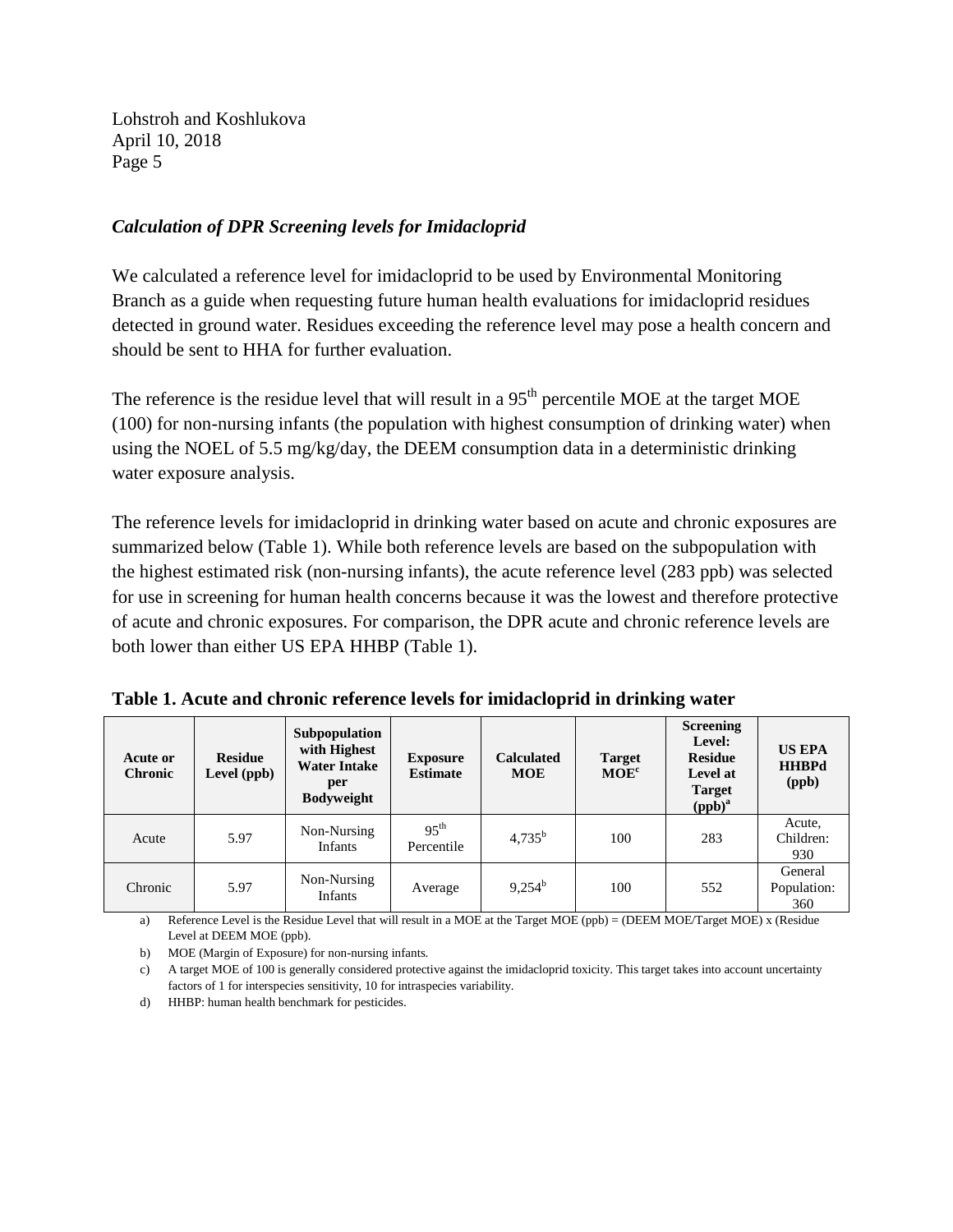#### **Conclusions**

- 1. The detected imidacloprid residue levels in CA well water ranging from 0.054 to 5.97 ppb should not be considered an acute or chronic health concern to residents that use the wells for drinking water.
- 2. We recommend that imidacloprid detections in CA wells be compared to a reference level of 283 ppb. Detected resides higher than this level may pose a health concern and should be sent to HHA for further evaluation.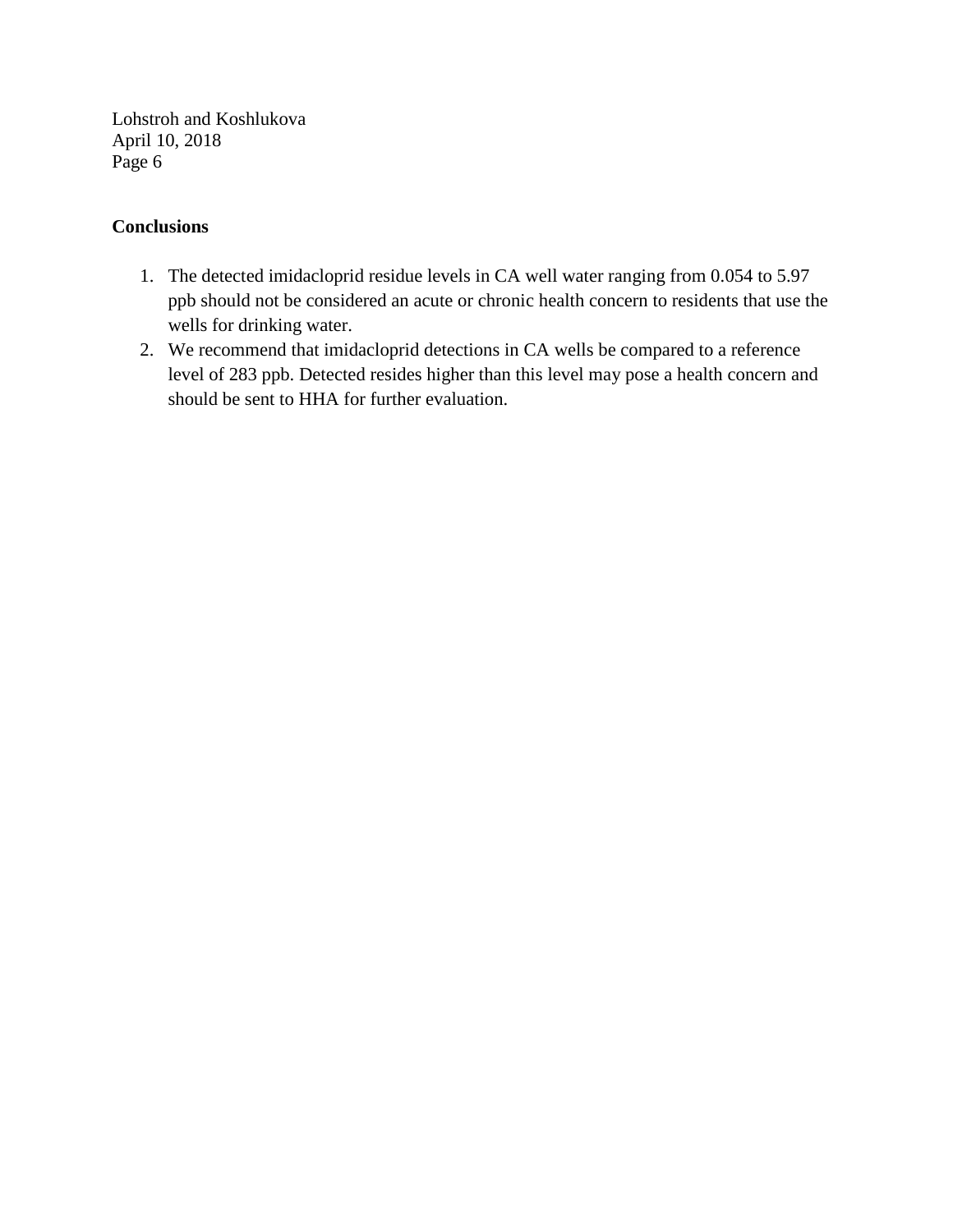#### **References**

- DPR. 2006. Imidacloprid Risk Characterization Document, Dietary and Drinking Water Exposure. [http://www.cdpr.ca.gov/docs/risk/rcd/imidacloprid.pdf.](http://www.cdpr.ca.gov/docs/risk/rcd/imidacloprid.pdf)
- DPR. 2009. MT-3 Version IV; Guidance for Dietary Exposure Assessment. [http://www.cdpr.ca.gov/docs/risk/riskpractice.htm.](http://www.cdpr.ca.gov/docs/risk/riskpractice.htm)
- NIH. 2018. PubChem Open Chemistry Database, Imidacloprid, Compound Summary for CID 86418. [https://pubchem.ncbi.nlm.nih.gov/compound/86418#section=Top.](https://pubchem.ncbi.nlm.nih.gov/compound/86418#section=Top)
- USEPA. 2010. Imidacloprid: Revised Human-Health Risk Assessment for Proposed Section 3 Seed Treatment Uses on Bulb Vegetables (Crop Group 3); Cereal Grains (Crop Group 15); Root and Tuber Vegetables, Except Sugar Beet (Crop Subgroup IB); Tuberous and Corm Vegetables (Crop Subgroup I C); Leafy Vegetables, Except Brassica (Crop Subgroup 4A); Brassica Vegetables (Crop Group 5); Fruiting Vegetables (Crop Group 8); Cucurbit Vegetables (Crop Group 9), and Residential Crack and Crevice and Bed-Bug Uses. [https://www3.epa.gov/pesticides/chem\\_search/hhbp/R181434.pdf.](https://www3.epa.gov/pesticides/chem_search/hhbp/R181434.pdf)
- USEPA. 2011. Integrated Risk Information System (IRIS) Glossary [https://ofmpub.epa.gov/sor\\_internet/registry/termreg/searchandretrieve/glossariesandkey](https://ofmpub.epa.gov/sor_internet/registry/termreg/searchandretrieve/glossariesandkeywordlists/search.do;jsessionid=VlwqcwYyLhUo1oDvgiO0TvQRBc0DnFfnaT0N8nvQPdtRKQaPCtCF!1236830639?details=&vocabName=IRIS%20Glossary&filterTerm=reference%20dose&checkedAcronym=false&checkedTerm=false&hasDefinitions=false&filterTerm=reference%20dose&filterMatchCriteria=Contains) [wordlists/search.do;jsessionid=VlwqcwYyLhUo1oDvgiO0TvQRBc0DnFfnaT0N8nvQPd](https://ofmpub.epa.gov/sor_internet/registry/termreg/searchandretrieve/glossariesandkeywordlists/search.do;jsessionid=VlwqcwYyLhUo1oDvgiO0TvQRBc0DnFfnaT0N8nvQPdtRKQaPCtCF!1236830639?details=&vocabName=IRIS%20Glossary&filterTerm=reference%20dose&checkedAcronym=false&checkedTerm=false&hasDefinitions=false&filterTerm=reference%20dose&filterMatchCriteria=Contains) [tRKQaPCtCF!1236830639?details=&vocabName=IRIS%20Glossary&filterTerm=refere](https://ofmpub.epa.gov/sor_internet/registry/termreg/searchandretrieve/glossariesandkeywordlists/search.do;jsessionid=VlwqcwYyLhUo1oDvgiO0TvQRBc0DnFfnaT0N8nvQPdtRKQaPCtCF!1236830639?details=&vocabName=IRIS%20Glossary&filterTerm=reference%20dose&checkedAcronym=false&checkedTerm=false&hasDefinitions=false&filterTerm=reference%20dose&filterMatchCriteria=Contains) [nce%20dose&checkedAcronym=false&checkedTerm=false&hasDefinitions=false&filter](https://ofmpub.epa.gov/sor_internet/registry/termreg/searchandretrieve/glossariesandkeywordlists/search.do;jsessionid=VlwqcwYyLhUo1oDvgiO0TvQRBc0DnFfnaT0N8nvQPdtRKQaPCtCF!1236830639?details=&vocabName=IRIS%20Glossary&filterTerm=reference%20dose&checkedAcronym=false&checkedTerm=false&hasDefinitions=false&filterTerm=reference%20dose&filterMatchCriteria=Contains) [Term=reference%20dose&filterMatchCriteria=Contains.](https://ofmpub.epa.gov/sor_internet/registry/termreg/searchandretrieve/glossariesandkeywordlists/search.do;jsessionid=VlwqcwYyLhUo1oDvgiO0TvQRBc0DnFfnaT0N8nvQPdtRKQaPCtCF!1236830639?details=&vocabName=IRIS%20Glossary&filterTerm=reference%20dose&checkedAcronym=false&checkedTerm=false&hasDefinitions=false&filterTerm=reference%20dose&filterMatchCriteria=Contains)
- USEPA. 2017a. Fact Sheet: Human Health Benchmarks for Pesticides 2017 Update. [https://www.epa.gov/dwstandardsregulations/human-health-benchmarks-pesticides](https://www.epa.gov/dwstandardsregulations/human-health-benchmarks-pesticides-drinking-water)[drinking-water.](https://www.epa.gov/dwstandardsregulations/human-health-benchmarks-pesticides-drinking-water)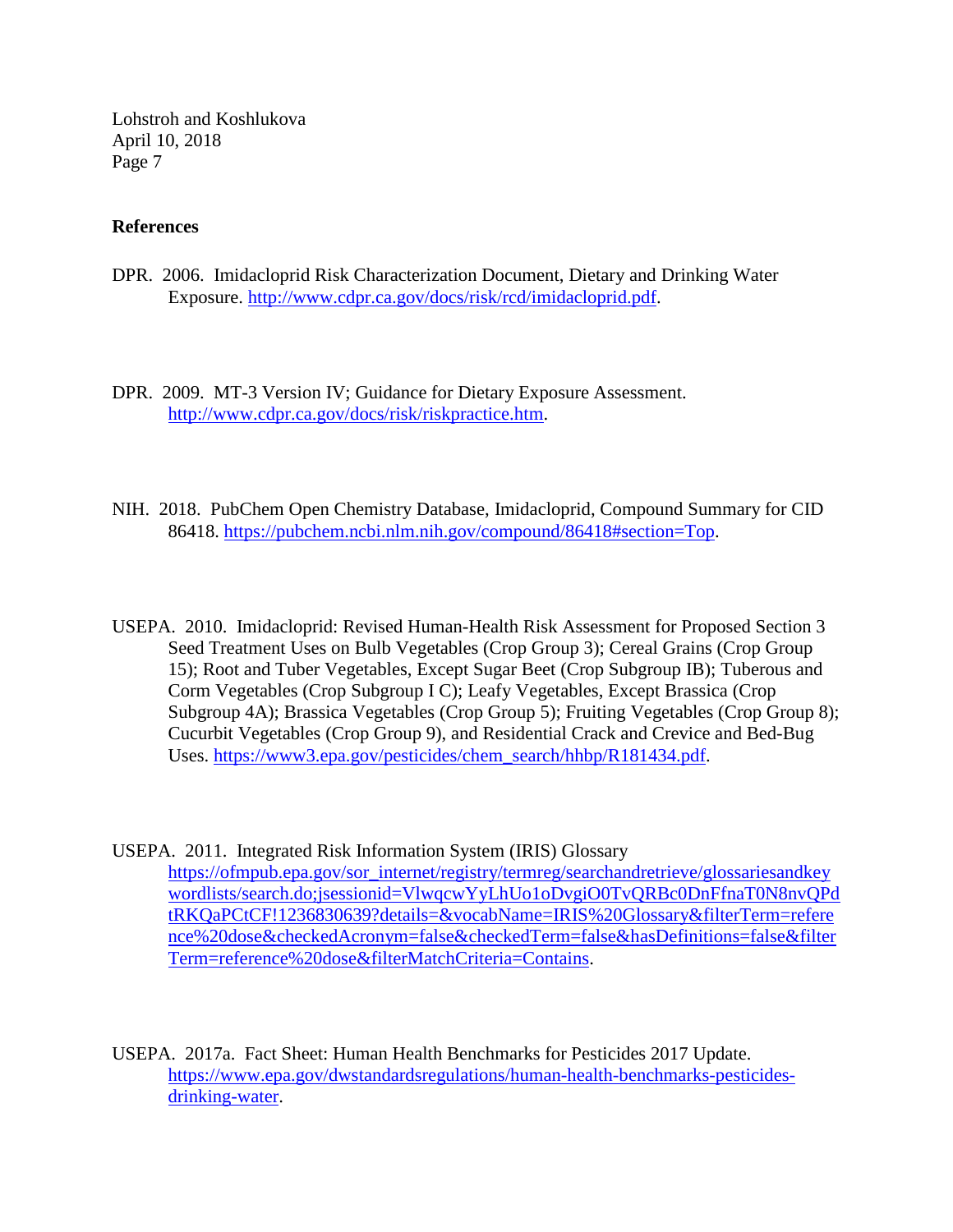- USEPA. 2017b. Human Health Benchmarks for Pesticides: Updated 2017 Technical Document. [https://www.epa.gov/dwstandardsregulations/human-health-benchmarks-pesticides](https://www.epa.gov/dwstandardsregulations/human-health-benchmarks-pesticides-drinking-water)[drinking-water.](https://www.epa.gov/dwstandardsregulations/human-health-benchmarks-pesticides-drinking-water)
- USEPA. 2017c. Human Health Benchmarks for Pesticides; Imidacloprid. [https://ofmpub.epa.gov/apex/pesticides/f?p=109:3.](https://ofmpub.epa.gov/apex/pesticides/f?p=109:3)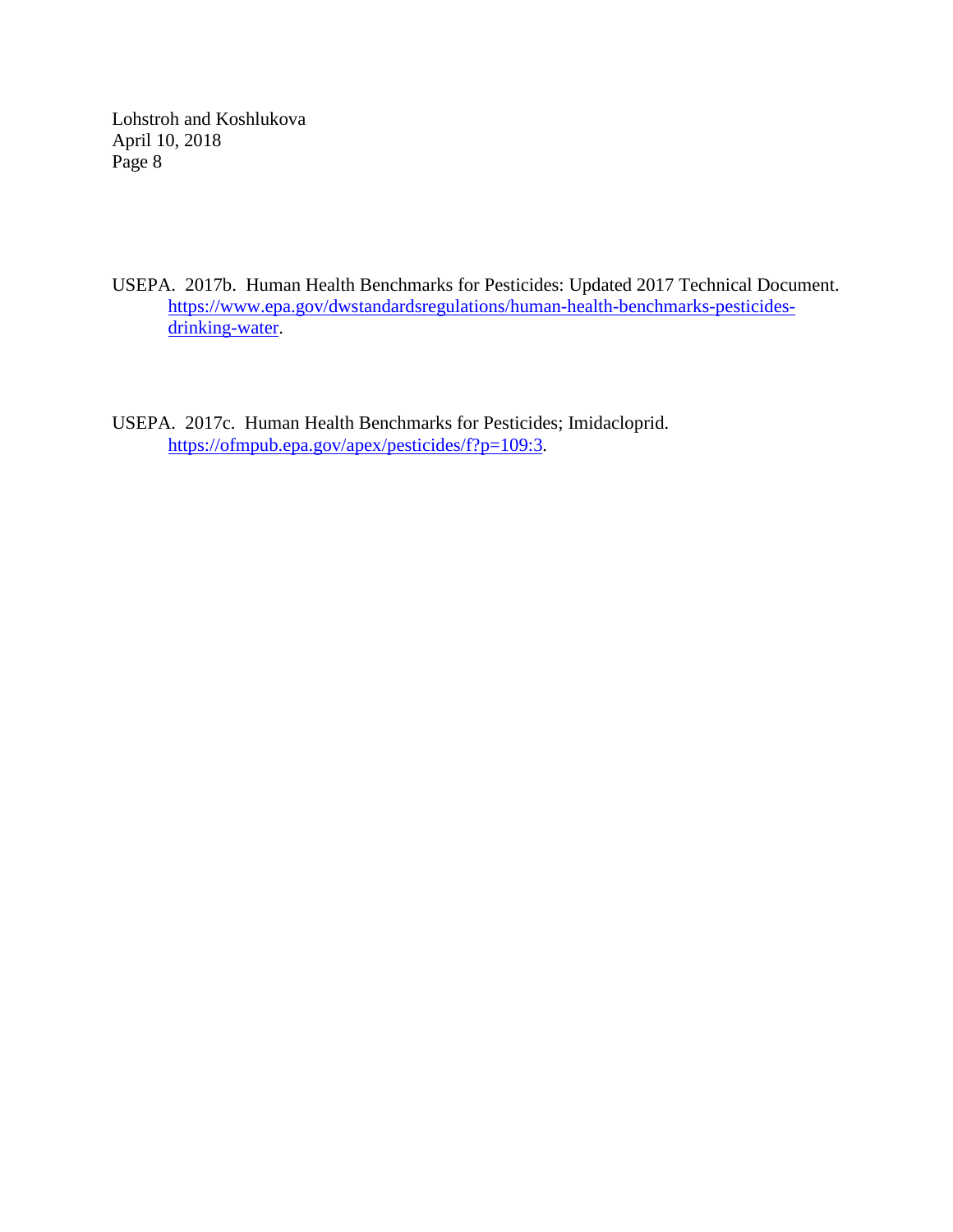## **Appendices**

## **Appendix 1. DPR Imidacloprid Memo 11 Jan 18 (2 pages)**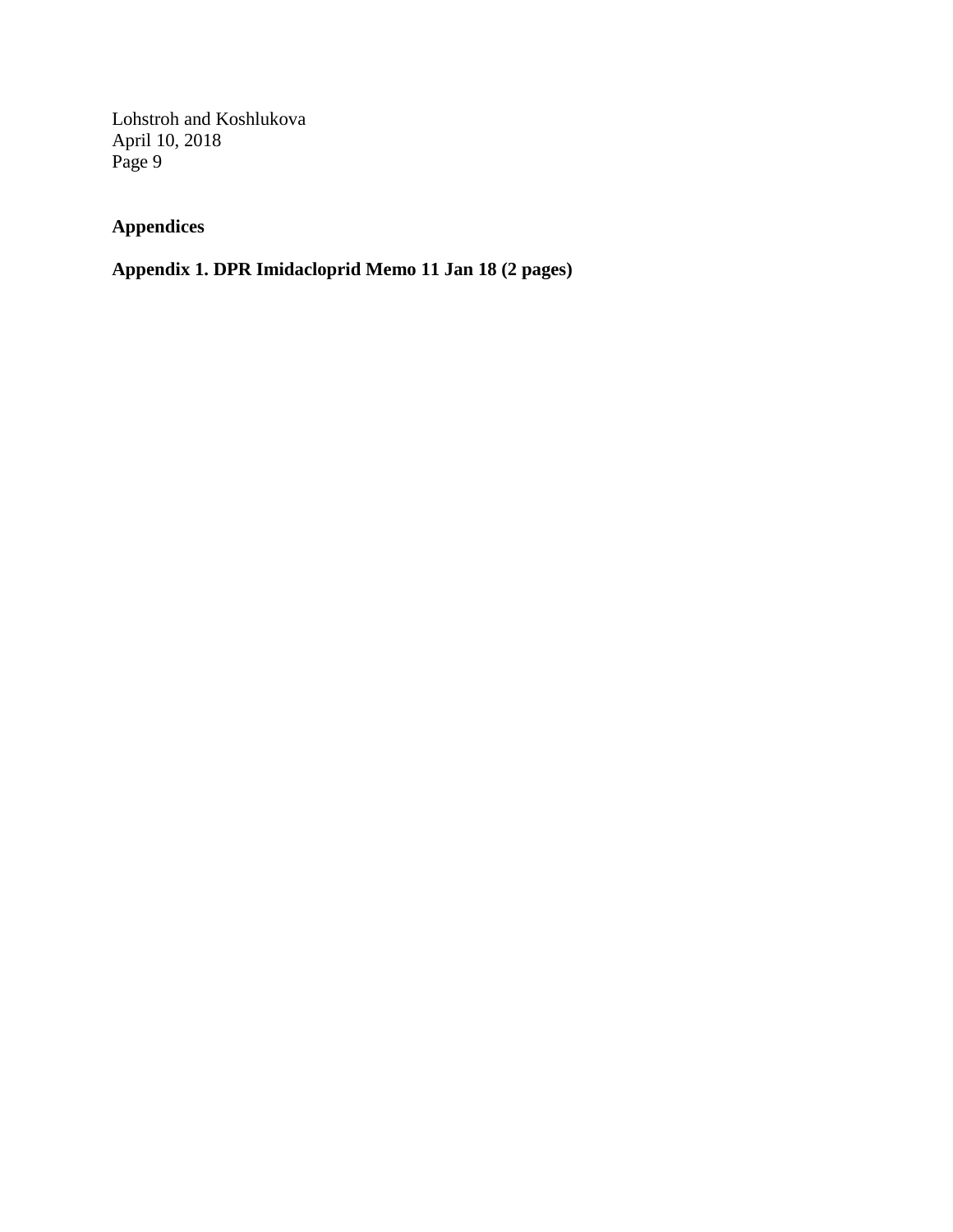*elpr* 

Brian R. Leahy<br>Director

Department of Pesticide Regulation



MEMORANDUM Director Edmund G. Brown Jr.

Governor

TO: Shelley DuTeaux Environmental Program Manager II Human Health Assessment Branch

FROM: Pam Wofford Environmental Program Manager II Environmental Monitoring Branch 916-324-4297

DATE: January 11, 2018

#### SUBJECT: POTENTIAL HEALTH EFFECTS OF IMIDACLOPRID IN WELL WATER

Environmental Monitoring Branch monitored groundwater for imidacloprid and its·major degradation products in 137 wells. From  $2014 - 2017$ , imidacloprid was detected in 14 wells, with concentrations ranging from 0.054 - 5.97 ppb (Attachment 1). These concentrations are above our reporting limit of 0.05 ppb. Imidacloprid degradates were not detected in any well.

We request the Human Health Assessment Branch to determine whether these detections pose a significant risk to human health.

If you have any questions, please feel free to contact me.

Attachments

cc: Sheryl Gill

1001 | Street • P.O. Box 4015 • Sacramento, California 95812-4015 • www.cdpr.ca.gov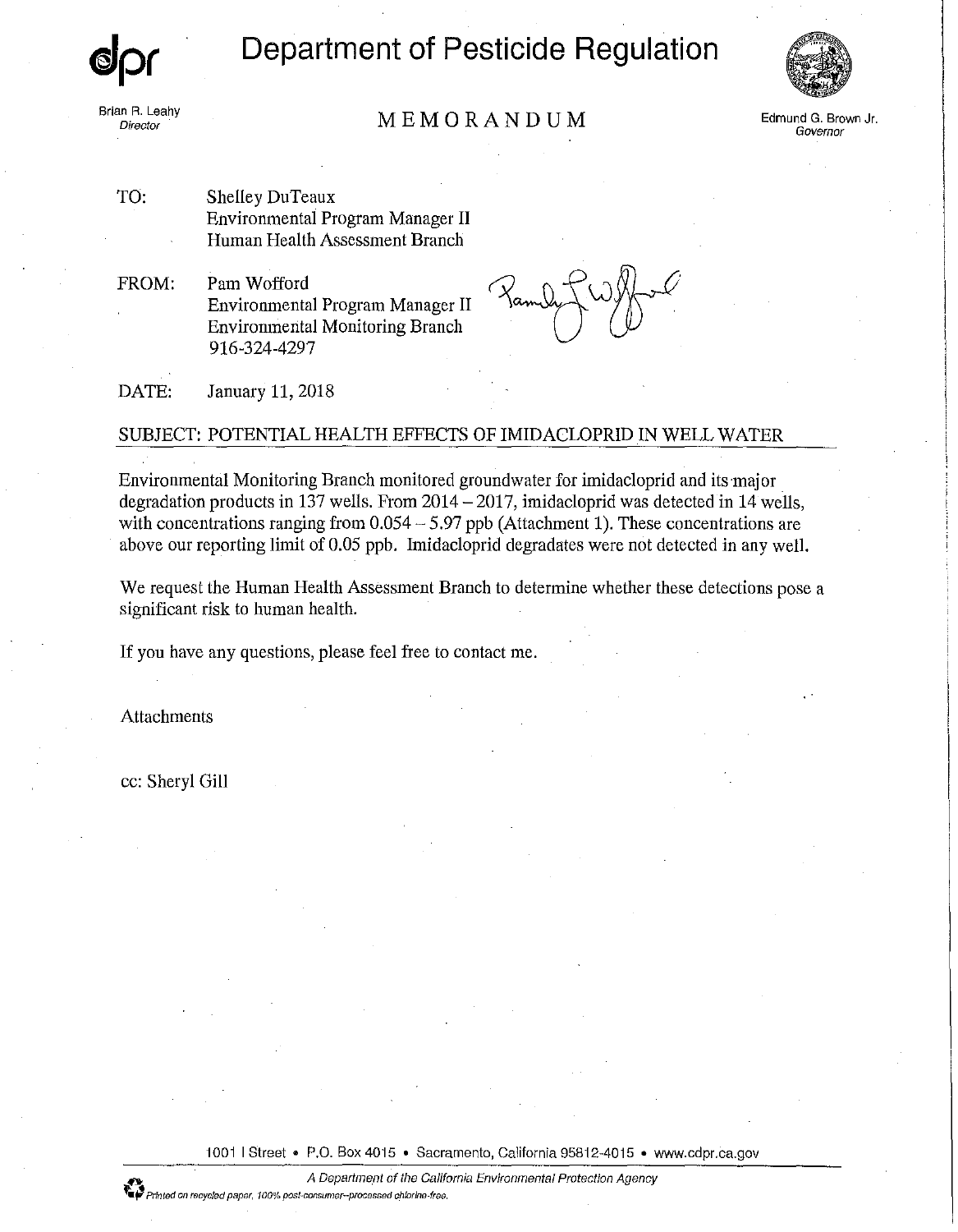Shelley DuTeaux · January 11, 2018 Page 2

## **Attachment 1**

Table 1. Results of Well Sampling for Imidacloprid

| Well Location | Imidacloprid<br>Concentration<br>(ppb) |
|---------------|----------------------------------------|
| 10M15S22E03   | 5.97*                                  |
| 10M14S22E31   | 0.665                                  |
| 10M15S24E14   | 0.644                                  |
| 10M14S23E35   | 0.238                                  |
| 2718S05E35    | 0.211                                  |
| 2716S06E07    | 0.194                                  |
| 54M16S24E12   | 0.124                                  |
| 10M14S23E34   | 0.12                                   |
| 54M17S25E11   | 0.074                                  |
| 10M15S21E09   | 0.072                                  |
| 10M15S22E06   | 0.072                                  |
| 10M14S22E14   | 0.066                                  |
| 10M14S23E33   | 0.065                                  |
| 10M14S22E02   | 0.054                                  |

 $* =$  Well services a house which is not being lived in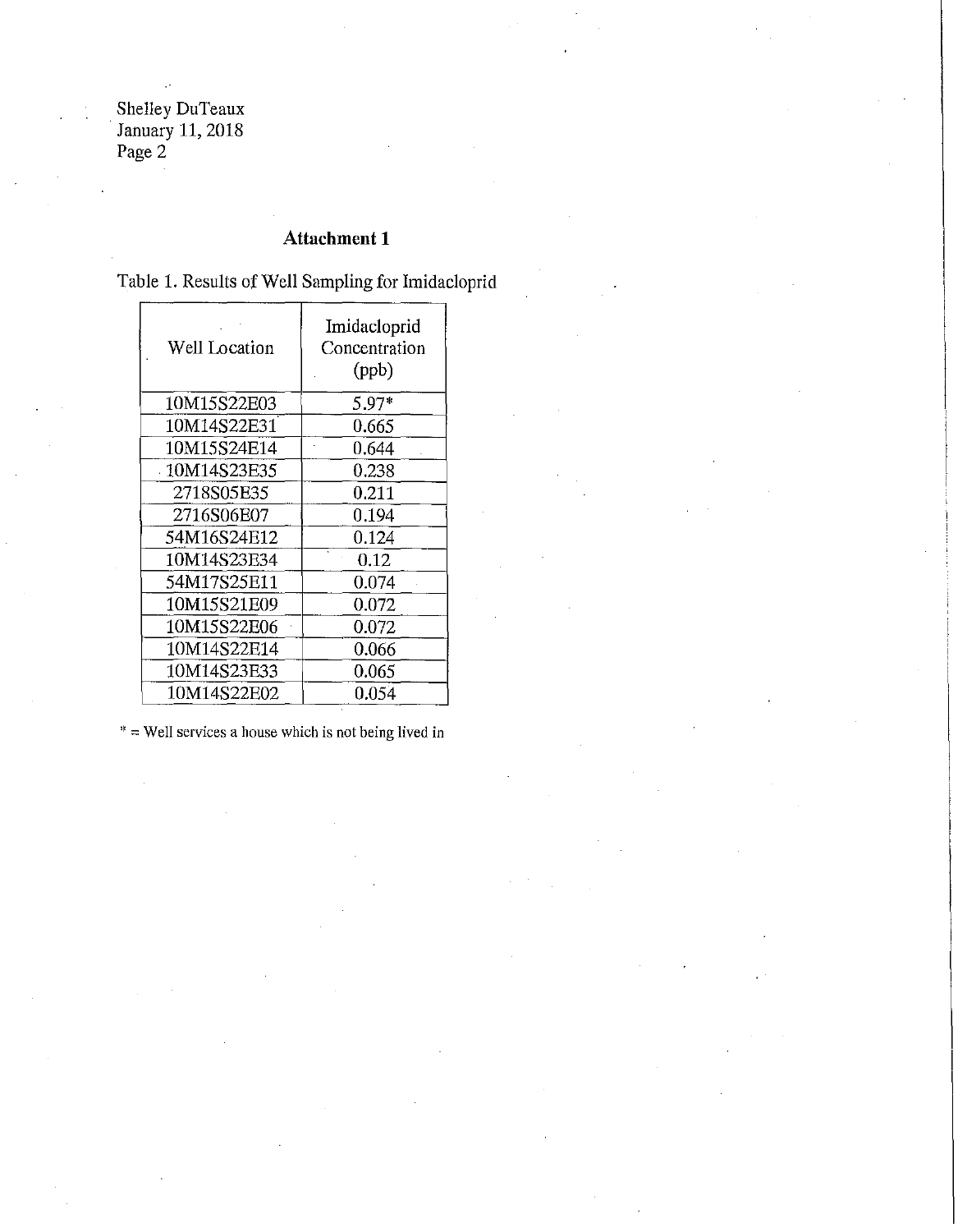**Appendix 2. Acute Drinking Water Exposure Analysis (2 pages)**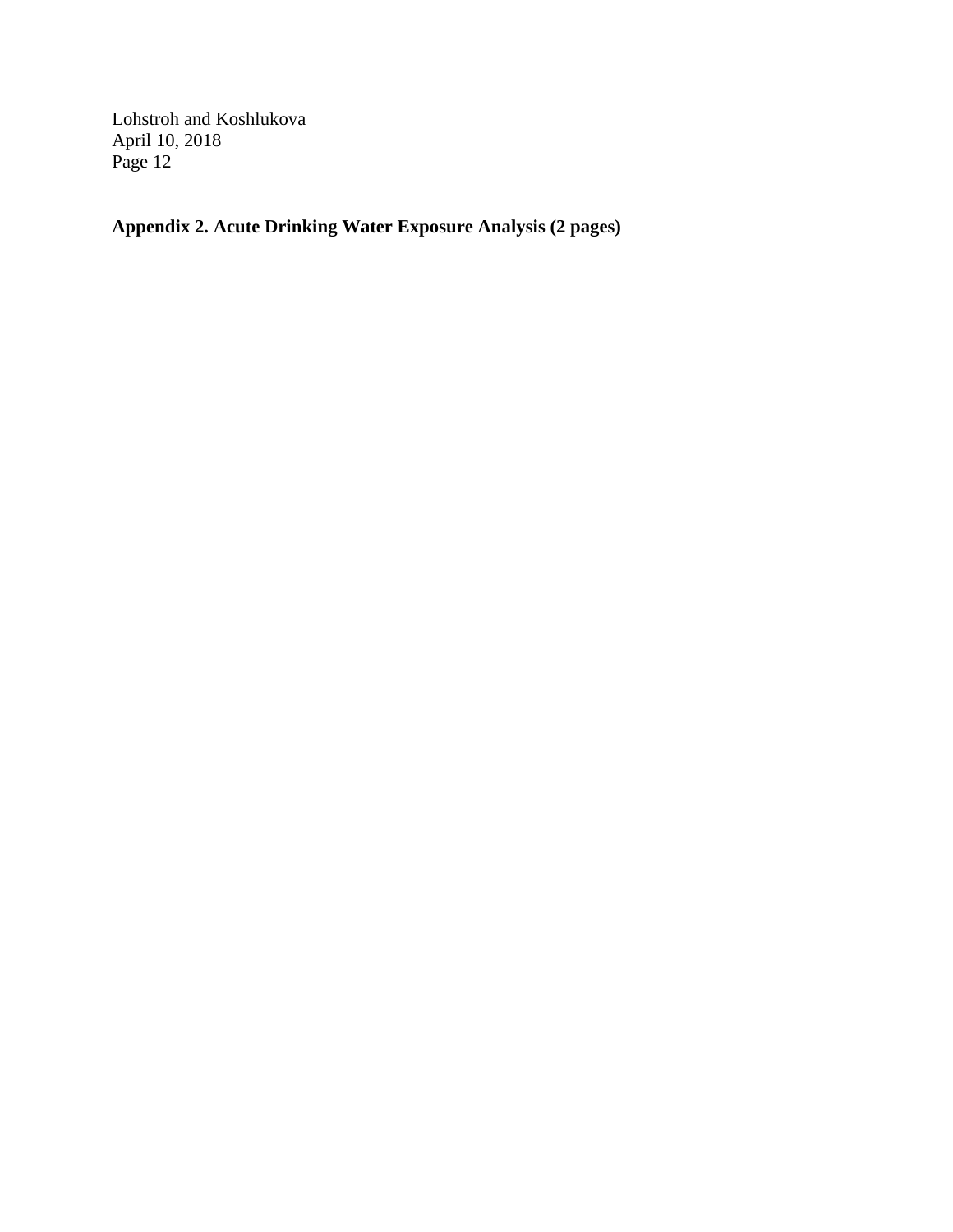|                                             | Ver. $4.02, 05-10-c$                    |
|---------------------------------------------|-----------------------------------------|
| DEEM-FCID ACUTE Analysis for IMIDACLOPRID   | NHANES 2005-2010 2-Day                  |
| Residue file: IMD 09 Apr 18.R10             | Adjustment factor #2 NOT used.          |
| Analysis Date: 04-09-2018/10:17:16          | Residue file dated: 04-09-2018/10:05:05 |
| NOEL (Acute) = $5.500000$ mg/kg body-wt/day |                                         |
| RAC/FF intake summed over 24 hours          |                                         |
| Run Comment: ""                             |                                         |
|                                             |                                         |

Summary calculations--users:

| Exposure             | MOE                                                                  | Exposure                                                   | MOE                                                      | Exposure                                                 | MOE                                                                                       |  |  |
|----------------------|----------------------------------------------------------------------|------------------------------------------------------------|----------------------------------------------------------|----------------------------------------------------------|-------------------------------------------------------------------------------------------|--|--|
| Total US Population: |                                                                      |                                                            |                                                          |                                                          |                                                                                           |  |  |
|                      | 17025                                                                | 0.000572                                                   | 9620                                                     |                                                          | 5050                                                                                      |  |  |
| 0.000340             | 16196                                                                | 0.000698                                                   | 7876                                                     | 0.001218                                                 | 4517                                                                                      |  |  |
|                      |                                                                      |                                                            |                                                          |                                                          | 5447                                                                                      |  |  |
|                      |                                                                      |                                                            |                                                          |                                                          |                                                                                           |  |  |
|                      |                                                                      |                                                            |                                                          |                                                          | 4080                                                                                      |  |  |
| 0.000375             | 14679                                                                | 0.000615                                                   | 8942                                                     | 0.001044                                                 | 5265                                                                                      |  |  |
| 0.000717             | 7673                                                                 | 0.001257                                                   | 4375                                                     | 0.002160                                                 | 2546                                                                                      |  |  |
| Non-Nursing Infants: |                                                                      |                                                            |                                                          |                                                          | 2708                                                                                      |  |  |
|                      |                                                                      |                                                            |                                                          |                                                          |                                                                                           |  |  |
|                      |                                                                      |                                                            |                                                          |                                                          | 2701                                                                                      |  |  |
| 0.000317             | 17355                                                                | 0.000462                                                   | 11906                                                    | 0.000686                                                 | 8015                                                                                      |  |  |
| 0.000466             | 11804                                                                | 0.000695                                                   | 7912                                                     | 0.001798                                                 | 3058                                                                                      |  |  |
|                      |                                                                      |                                                            |                                                          |                                                          |                                                                                           |  |  |
|                      |                                                                      |                                                            |                                                          |                                                          | 5529                                                                                      |  |  |
| 0.000291             | 18886                                                                | 0.000474                                                   | 11609                                                    | 0.000782                                                 | 7033                                                                                      |  |  |
| 0.000272             | 20247                                                                | 0.000430                                                   | 12793                                                    | 0.000677                                                 | 8129                                                                                      |  |  |
|                      | 0.000323<br>0.000321<br>0.000273<br>0.001162<br>0.001125<br>0.000371 | 95th Percentile<br>17119<br>20149<br>4735<br>4889<br>14826 | 0.000542<br>0.000599<br>0.001533<br>0.001511<br>0.000575 | 99th Percentile<br>10143<br>9179<br>3588<br>3639<br>9559 | 99.9th Percentile<br>0.001089<br>0.001010<br>0.001348<br>0.002031<br>0.002036<br>0.000995 |  |  |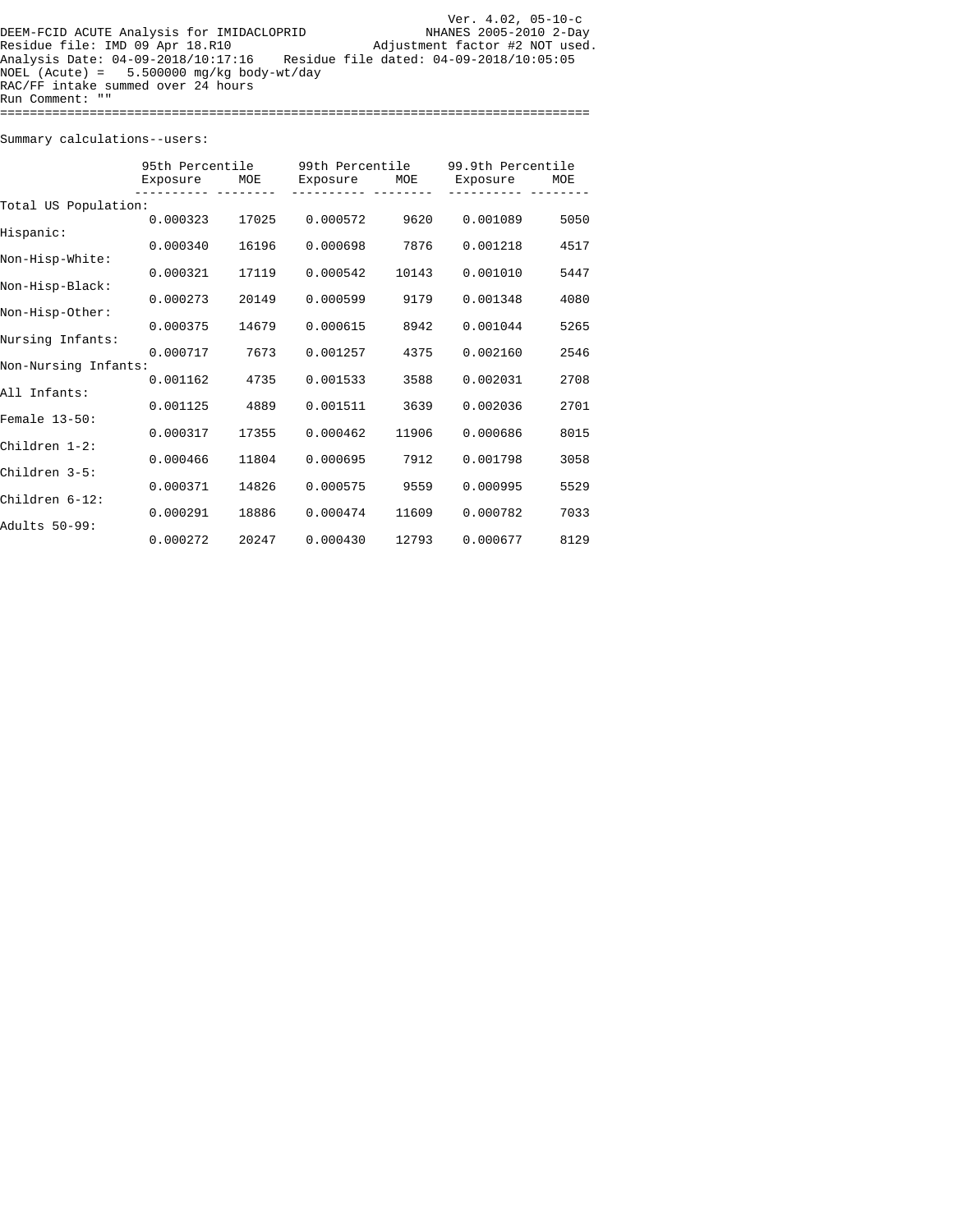Evaluation Copy Ver. 4.02, 05-10-c DEEM-FCID Chronic analysis for IMIDACLOPRID

Residue file: H:\plohstroh\Documents\Memos\IMD and PNX in well water Jan 2018\Imidacloprid\DEEM Files\IMD 09 Apr 18.R10 Adjust. #2 NOT used

Analysis Date 04-09-2018 Residue file dated: 04-09-2018/10:05:05 Reference dose (NOEL) = 5.5 mg/kg bw/day

| Food     | Crop |                                             | Residue  | Adj.Factors |       |  |
|----------|------|---------------------------------------------|----------|-------------|-------|--|
| EPA Code |      | Grp Food Name                               | (ppm)    | #1          | #2    |  |
|          |      | 8601000000 86A Water, direct, all sources   | 0.005970 | 1.000       | 1.000 |  |
|          |      | 8602000000 86B Water, indirect, all sources | 0.005970 | 1.000       | 1.000 |  |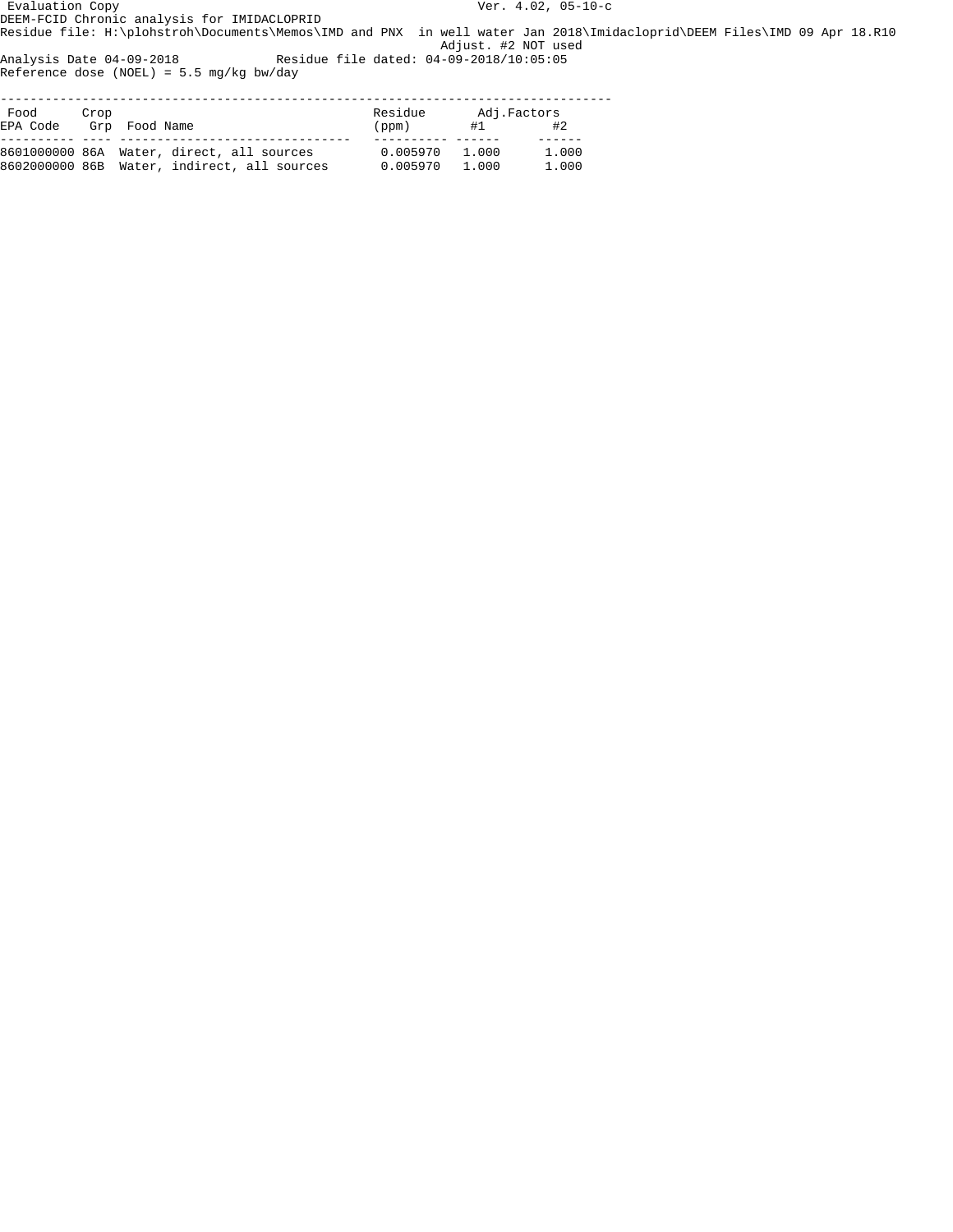**Appendix 3. Chronic Drinking Water Exposure Analysis (2 pages)**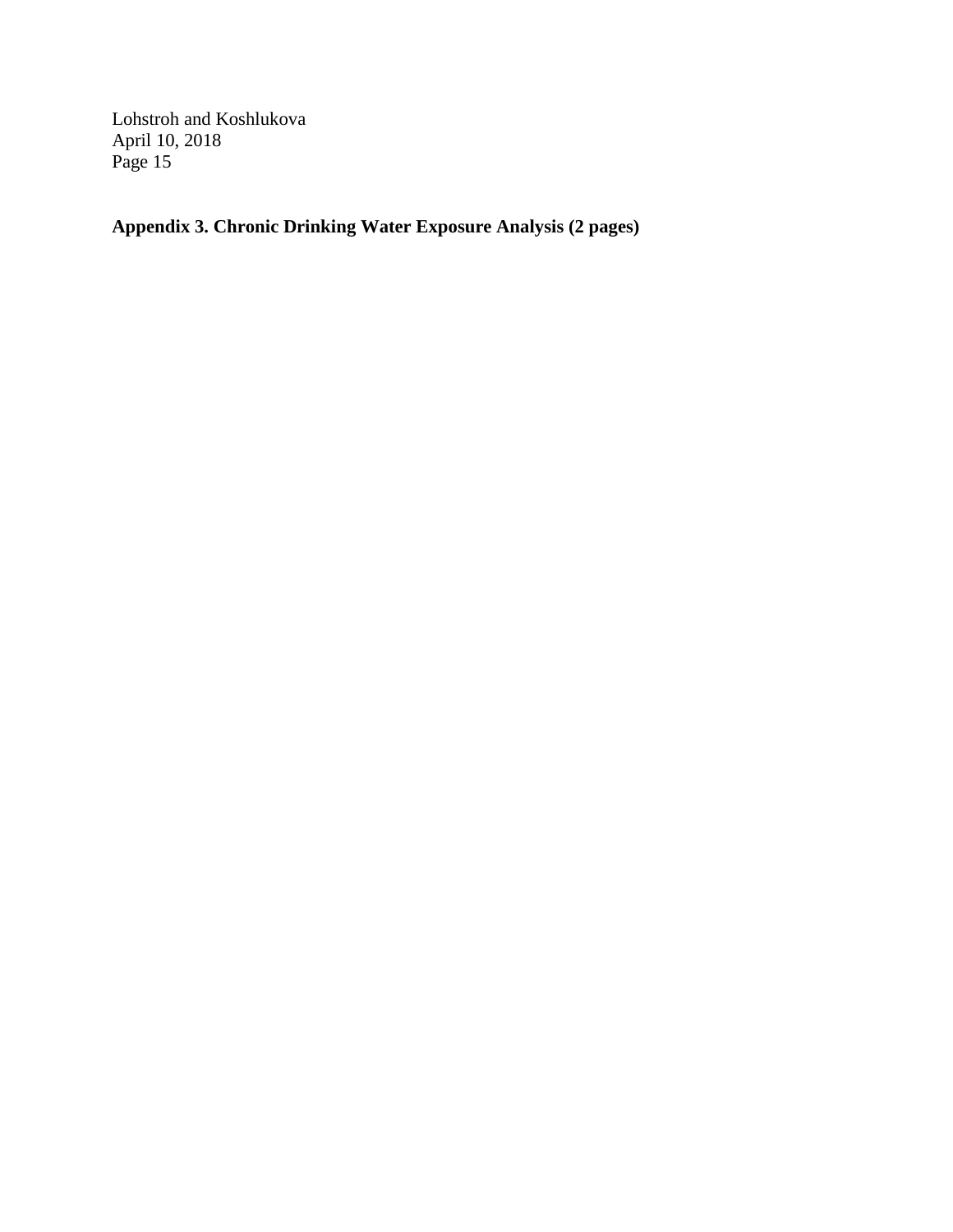Residue file name: H:\plohstroh\Documents\Memos\IMD and PNX in well water Jan 2018\Imidacloprid\DEEM Files\IMD 09 Apr 18.R10 Adjustment factor #2 NOT used.

Analysis Date 04-09-2018/10:22:41 Residue file dated: 04-09-2018/10:05:05

NOEL (Chronic) = 5.5 mg/kg bw/day

===============================================================================

 Total exposure by population subgroup -------------------------------------------------------------------------------

|                                 |                              | Total Exposure          |                  |  |  |  |
|---------------------------------|------------------------------|-------------------------|------------------|--|--|--|
| Population<br>Subgroup          | body wt/day of NOEL Exposure | mg/kg Percent Margin of |                  |  |  |  |
| Total US Population<br>Hispanic | 0.000121<br>0.000118         | $0.00\%$<br>0.00%       | 45,598<br>46,734 |  |  |  |
| Non-Hisp-White                  | 0.000124                     | $0.00\%$                | 44,451           |  |  |  |
| Non-Hisp-Black                  | 0.000097                     | $0.00\%$                | 56,739           |  |  |  |
| Non-Hisp-Other                  | 0.000142                     | $0.00\%$                | 38,786           |  |  |  |
| Nursing Infants                 | 0.000137                     | $0.00\%$                | 40,084           |  |  |  |
| Non-Nursing Infants             | 0.000594                     | $0.01\$                 | 9,254            |  |  |  |
| Female 13+ PREG                 | 0.000126                     | $0.00\%$                | 43,748           |  |  |  |
| Children 1-6                    | 0.000145                     | $0.00\%$                | 38,018           |  |  |  |
| Children 7-12                   | 0.000096                     | $0.00\%$                | 57,500           |  |  |  |
| Male 13-19                      | 0.000079                     | $0.00\%$                | 69,394           |  |  |  |
| Female 13-19/NP                 | 0.000090                     | $0.00\%$                | 60,796           |  |  |  |
| Male 20+                        | 0.000112                     | $0.00\%$                | 49,091           |  |  |  |
| Female 20+/NP                   | 0.000124                     | $0.00\%$                | 44,338           |  |  |  |
| Seniors 55+                     | 0.000113                     | $0.00\%$                | 48,738           |  |  |  |
| All Infants                     | 0.000451                     | $0.01\$                 | 12,207           |  |  |  |
| Female 13-50                    | 0.000118                     | $0.00\%$                | 46,450           |  |  |  |
| Children 1-2                    | 0.000166                     | $0.00\%$                | 33,155           |  |  |  |
| Children 3-5                    | 0.000135                     | $0.00\%$                | 40,747           |  |  |  |
| Children 6-12                   | 0.000100                     | $0.00\%$                | 54,801           |  |  |  |
| Youth 13–19                     | 0.000085                     | $0.00\%$                | 64,681           |  |  |  |
| Adults 20–49                    | 0.000120                     | $0.00\%$                | 45,895           |  |  |  |
| Adults 50–99                    | 0.000117                     | $0.00\%$                | 47,192           |  |  |  |
| Female 13-49                    | 0.000118                     | $0.00\%$                | 46,686           |  |  |  |

-------------------------------------------------------------------------------